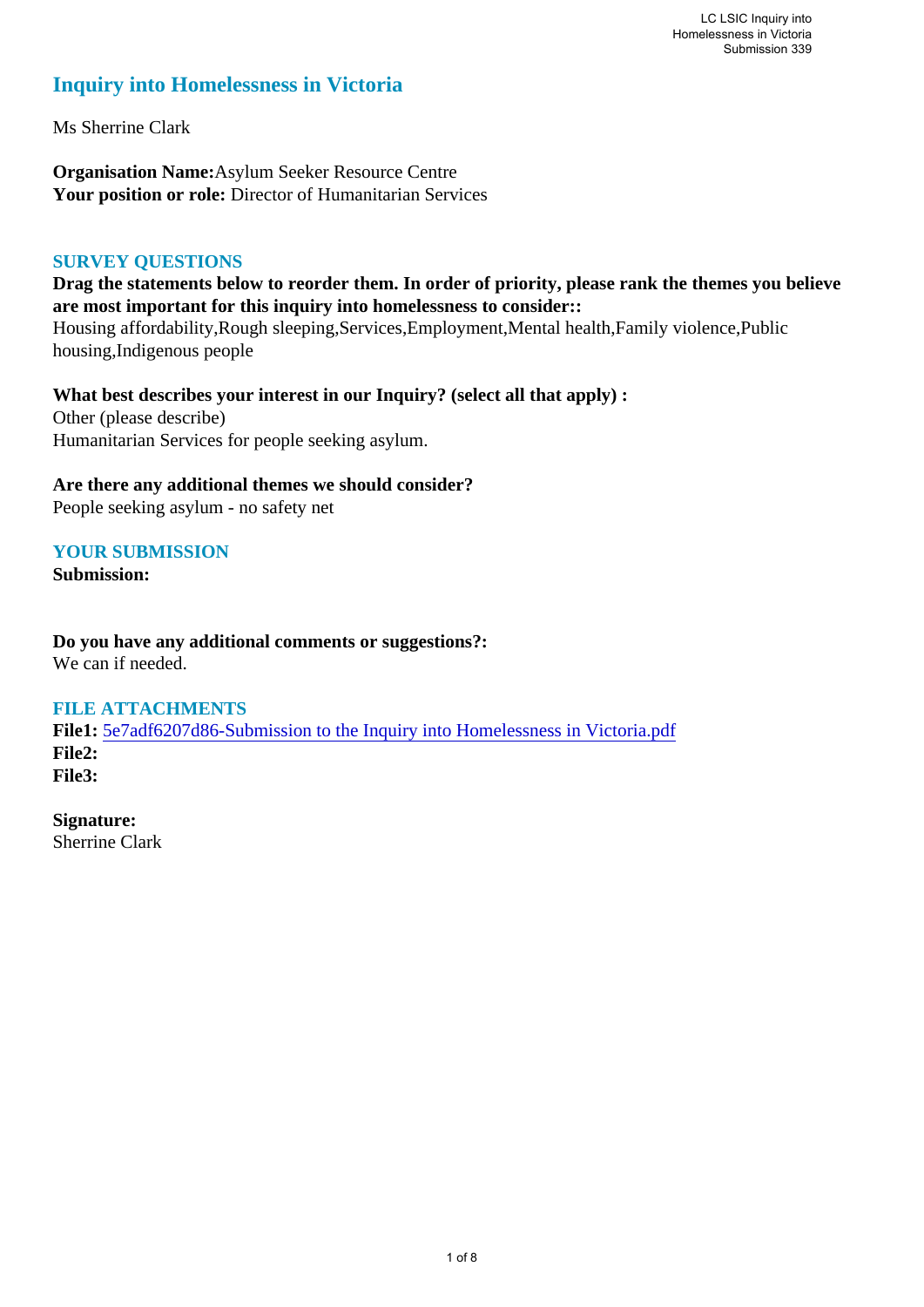



# Submission to the Inquiry into Homelessness in Victoria

The Asylum Seeker Resource Centre is grateful for the opportunity to make a submission to the Parliament of Victoria Legal and Social Issues Committee Inquiry into Homelessness in Victoria.

# **About the Asylum Seeker Resource Centre**

The Asylum Seeker Resource Centre (ASRC) is an independent not-for-profit organisation whose programs support and empower people seeking asylum to maximise their own physical, mental and social wellbeing. The ASRC is the largest aid, employment, health and advocacy organisation for people seeking asylum in Australia. The ASRC provides a range of direct services as well as participating in law reform, campaigning and lobbying.

# Language

A refugee is a person who has left their country for their own safety due to a well-founded fear of being persecuted due to race, religion, nationality, membership of a particular social group or political opinion. A refugee is unable to return to their country of origin unless the situation that forced them to leave improves. $<sup>1</sup>$ </sup>

A **person seeking asylum** has applied for refugee status and is awaiting a decision on their application. This submission speak to the experience of people seeking asylum who are living in the community in Australia and have sought protection as a refugee, but whose claim has not yet been assessed or decided.

# **Background information and key themes**

## There are approximately 10,000 people seeking asylum residing in Victoria.

The Department of Home Affairs reports<sup>2</sup> that over 45% (6,634 individuals) of people seeking asylum in Australia who arrived by sea reside in Victoria. Additional to this are a proportion of the 24,566 people who arrived in Australia by plane on a substantive visa (e.g., a student, tourist, or business visa) and

<sup>&</sup>lt;sup>1</sup> United Nations General Assembly 1951, Convention relating to the status of refugees, https://www.unhcr.org/protect/PROTECTION/3b66c2aa10.pdf

<sup>&</sup>lt;sup>2</sup> Department of Home Affairs 2019, Illegal maritime arrivals on Bridging E visa, https://www.homeaffairs.gov.au/research-and-stats/files/illegal-maritime-arrivals-bve-june-2019.pdf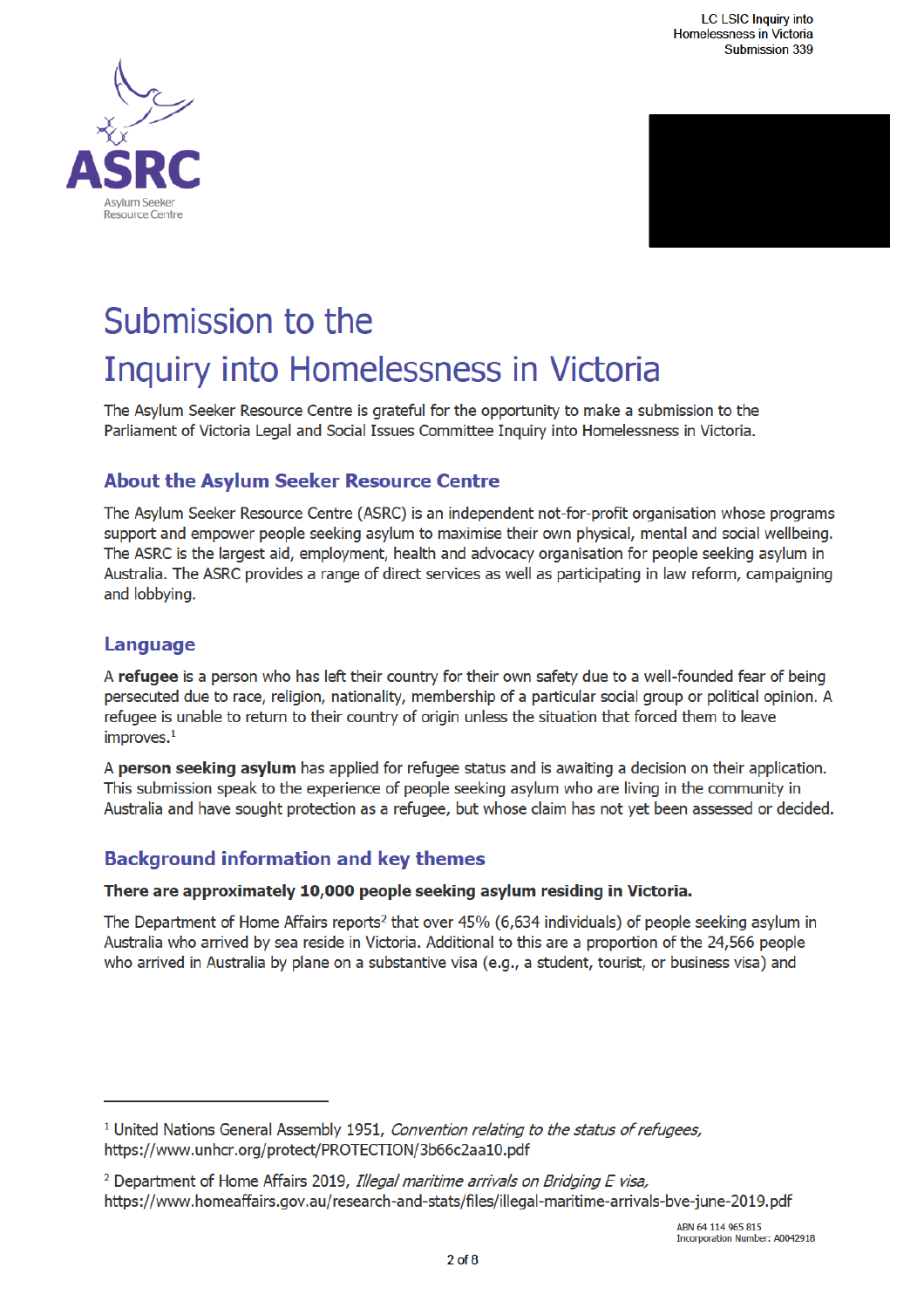

subsequently applied for protection as a refugee during  $2018-19<sup>3</sup>$ . Around 70% of people seeking asylum who arrive by sea are being found to be owed protection<sup>4</sup>

#### **People seeking asylum have specific risk factors for homelessness due to asylum seeker policies and the refugee status determination (RSD) process.**

Some people seeking asylum are able to access a small financial income through the Status Resolution Support Services (SRSS) however over the past two years, the Commonwealth government has cut its budget for the SRSS safety net by 60%, putting thousands of people, including children and young people, at risk of poverty and homelessness.

There are also people seeking asylum who have the capacity for financial independence through employment but are excluded from this through the denial of work rights. Currently one third of the people who the ASRC supports in preventing homelessness through the direct payment of rent, are unable to maintain their own housing sustainability due to being excluded from the right to work.

Additionally, many people seeking asylum residing in Victoria have been awaiting the outcome of their protection claim since 2013; for those who have been relying on community supports to buffer their risk of homelessness while experiencing very low or no income, these supports are often exhausted over time leaving the people seeking asylum at imminent risk of homelessness and the inability to meet basic needs.

#### **People seeking asylum may have multiple and complex physical and mental health issues, with increased risk due to their asylum experience.**

People seeking asylum are at increased risk of complex physical and mental health conditions as a result of pre-arrival experiences: human rights violations, trauma or torture alongside the increased likelihood of experiencing poverty, food insecurity, and prolonged uncertainty.<sup>5</sup>

Additionally, for many people seeking asylum, the refugee status determination (RSD) process can be lengthy<sup>6</sup> resulting in extended period of uncertainty and the associated destitution outlined above; this is associated with mental health deterioration and in many cases the development of mental illness.

j <sup>3</sup> Department of Immigration and Border Protection 2019, *Onshore humanitarian program 2018-19,* https://www.homeaffairs.gov.au/research-and-stats/files/ohp-june-19.pdf

<sup>(</sup>NB, the Department of Home Affairs does not provide data on the state of residence or lodgment for plane arrivals.)

<sup>&</sup>lt;sup>4</sup> Refugee Council of Australia 2020, *Fast tracking statistics,* https://www.refugeecouncil.org.au/fasttracking-statistics/3/

<sup>5</sup> Chaves NJ, Paxton G, Biggs BA, Thambiran A, Gardiner J, Williams J, Smith MM & Davis JS 2017, 'The Australasian Society for Infectious Diseases and Refugee Health Network of Australia recommendations for health assessment for people from refugee-like backgrounds: an abridged outline', Medical Journal of Australia, https://www.mja.com.au/journal/2017/206/7/australasian-society-infectious-diseases-andrefugee-health-network-australia

<sup>&</sup>lt;sup>6</sup> At the primary stage of the refugee status determination (RSD) process there can be waits of up to a year for an initial interview with the Department of Home Affairs (DHA), followed by another one to two years wait for those appealing for review of immigration decisions to either the Immigration Assessment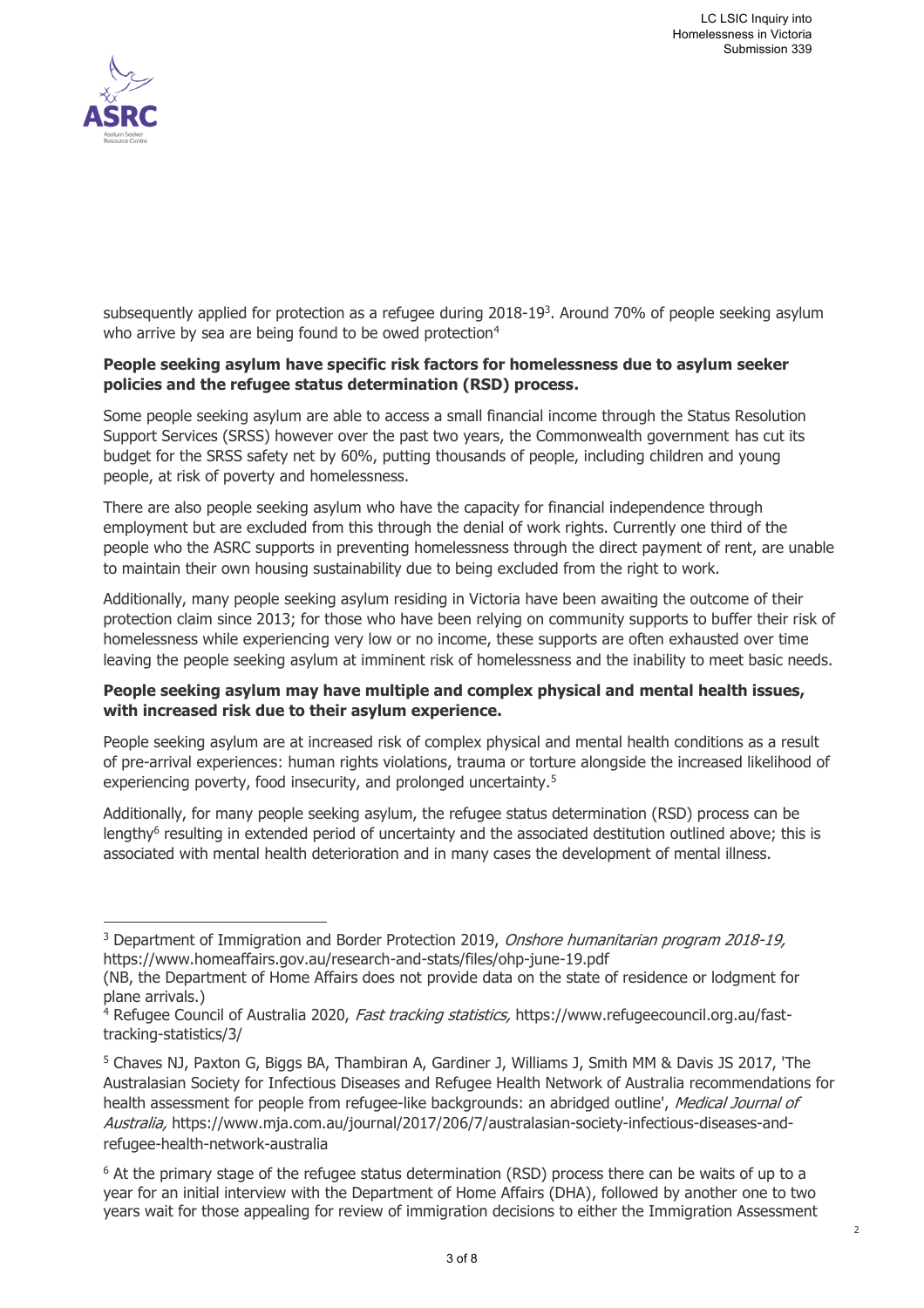3



j

#### **There is a lack of affordable housing available in Victoria, with people seeking asylum experiencing further barriers to access.**

For people seeking asylum who have access to the Status Resolution Support Services (SRSS) safety net, they receive an income of 89% of Newstart to cover rent and basic needs. A recent review of the rental market found that there were no properties available in Melbourne (and just two nationwide) that would be affordable for a single person receiving Newstart<sup>7</sup>, never mind for a person receiving SRSS. Even for people seeking asylum who are working, there were only two percent of properties found to be affordable for a single person on minimum wage which can be expected to be highly competitive with discrimination and visa / refugee status determination uncertainty reducing the likelihood that these would be accessible to people seeking asylum.

#### **There is a lack of safety net housing and homelessness support available for people seeking asylum.**

People seeking asylum who are unable to access affordable housing and, in particular, those who have been excluded from income through the extreme restrictions on Status Resolution Supports Services (SRSS) eligibility and/or exclusion from work rights, largely rely on charity and the services of unfunded organisations to prevent or address homelessness. The ASRC currently receives funding from the Victorian Government through the *Stepping in to Support People Seeking Asylum initiative* to prevent homelessness through the payment of rent for people seeking asylum who are excluded from income (including those with work rights and the capacity to work who require time limited financial support while they work towards financial independence through employment) however these funds are currently limited to the 2019-20 budget and are not expected to meet the extent of the need for support<sup>8</sup>.

The mainstream homelessness service system also reports struggling to meet the need for housing and homelessness support with high numbers of people presenting being turned away with no supports provided due to capacity issues<sup>9</sup>. Accommodation is often provided night by night but this is inadequate to transitioning a person out of homelessness and enabling a plan to prevent future housing crisis.

#### **There is a lack of safety net housing and homelessness support available for people seeking asylum who experience further marginalisation.**

Further to the limited options for safety net housing and homelessness support available for people seeking asylum, the ASRC and the Network of Asylum Seeker Agencies Victoria Housing Working Group have noted further limitations in accessing suitable housing for people who are LGBTQI+, who have

<sup>9</sup> Western Homelessness Network 2019, *Ending homelessness in Melbourne's west,* http://www.nwhn.net.au/admin/file/content2/c7/Ending%20Homelessness%20in%20Melbourne's%20Wes t%20Aug%202019\_1571202882052.pdf

Authority (IAA) or the Administrative Appeals Tribunal (AAT). Court-based appeals currently have waiting period of greater than two years for Federal Circuit Court (FCC) hearings.

<sup>&</sup>lt;sup>7</sup> Anglicare Australia 2019, Rental Affordability Snapshot 2019: Regional Reports and Snapshots, https://www.anglicare.asn.au/docs/default-source/default-document-library/final---rental-affordabilitysnapshota302da309d6962baacc1ff0000899bca.pdf?sfvrsn=4

<sup>&</sup>lt;sup>8</sup> At current rates, the allocated budget can provide rental payments for a maximum of 250-300 people at any time. This is lower than the 348 people being supported at the peak of demand in 2018 (subsequently reduced due to funding capacity issues) and falls significantly short of addressing the cuts to SRSS with an estimated 7,000 SRSS recipients expected to lose access this financial year.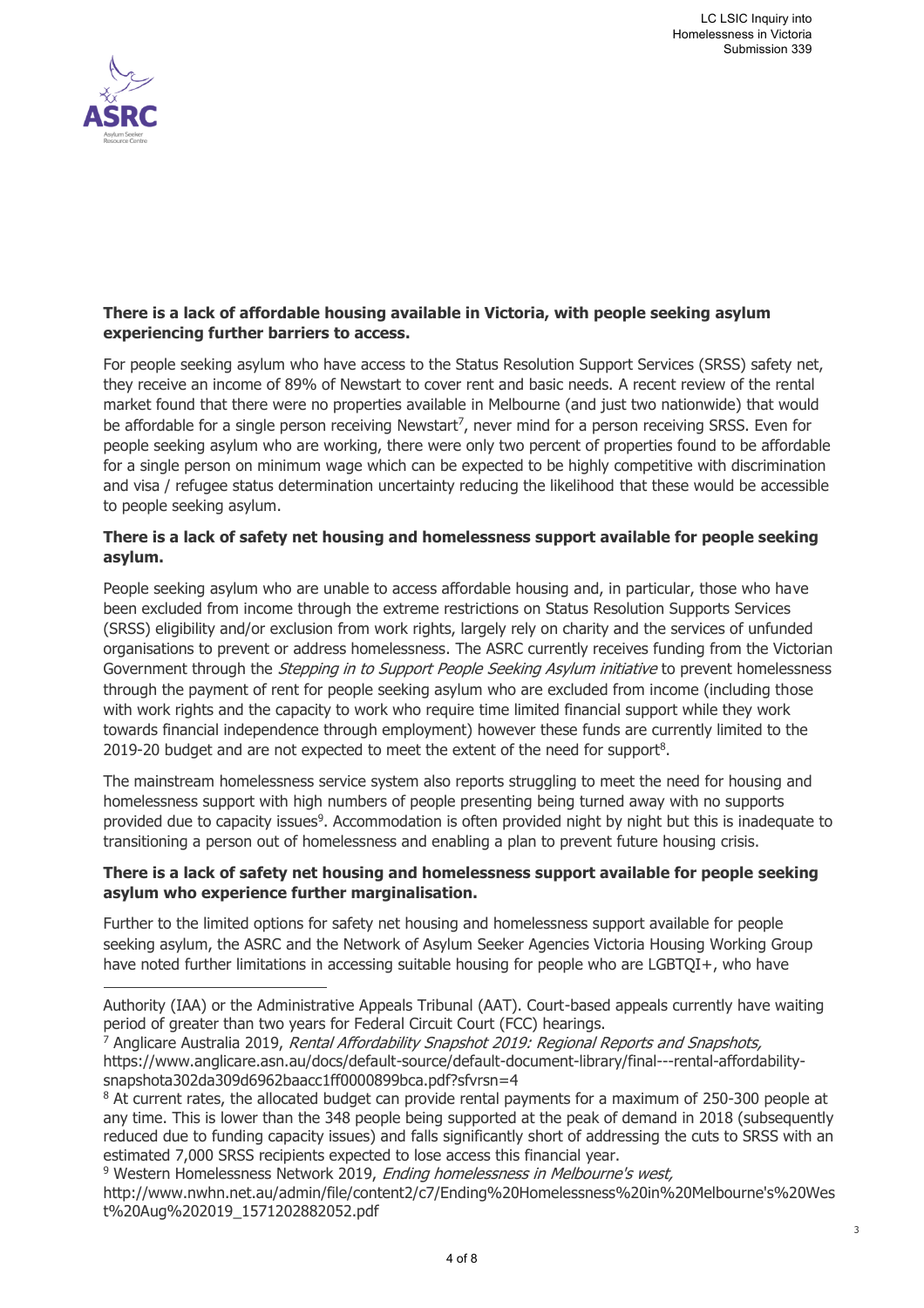4



j

disability and for people experiencing family violence. Even with low income, people seeking asylum in these groups experience greater limitations in accessing safe and appropriate housing options in both the private rental market and in specialist housing support services.

## **Recommendations**

#### **Ensure the continuation of funding for appropriate services to prevent homelessness for people seeking asylum.**

Prevention of homelessness is both easier and more cost-effective than addressing homelessness. The ASRC estimates current costs of less than \$100 per person per week in its direct intervention to prevent homelessness for people without income contrasted with over \$300 per person per week in providing for crisis accommodation interventions for those already homeless.

Additionally it is well established that the financial costs of primary homelessness, particularly through the increased use of mainstream public support services such as health and justice, are higher than the costs of services that prevent or address homelessness<sup>10</sup>, even when using more expensive 'last resort' options such as rooming houses and other crisis accommodation options $^{11}$ .

## **Address the lack of affordable housing through investment in social housing.**

Social housing stock has not kept pace with population growth<sup>12</sup> resulting in an overreliance on the private rental market which, as discussed above, does not provide suitable options for persons on low incomes. Even if people seeking asylum continued to be excluded from social housing eligibility, as they currently are, adequately addressing the broader incidence of homelessness in Australia would potentially have a positive impact for people seeking asylum by reducing the competition for the very limited number of affordable properties and the burden on mainstream homelessness support services.

#### **Ensure access to medium term and supported housing options for people seeking asylum, particularly those with higher or specific needs.**

While people seeking asylum are not able to access longer term options such as social housing or accessible affordable housing, it is crucial that there are medium term options, such as transitional housing, made available to them in order to enable the temporary stability required to create longer term plans. Currently people seeking asylum are excluded from transitional housing due to eligibility and issues

<sup>&</sup>lt;sup>10</sup> Zaretzky K, Flatau P, Clear A, Conroy E, Burns L & Spicer B 2013, The cost of homelessness and the net benefit of homelessness programs: a national study, AHURI Final Report No.205. Melbourne: Australian Housing and Urban Research Institute,

https://www.ahuri.edu.au/\_\_data/assets/pdf\_file/0007/2032/AHURI\_Final\_Report\_No218\_The-cost-ofhomelessness-and-the-net-benefit-of-homelessness-programs-a-national-study.pdf

<sup>&</sup>lt;sup>11</sup> Witte E 2017 'The case for investing in last resort housing', MSSI Issues Paper No. 10, Melbourne Sustainable Society Institute, University of Melbourne

https://sustainable.unimelb.edu.au/\_\_data/assets/pdf\_file/0012/2756874/MSSI-IssuesPaper-10\_Last-Resort-Housing\_2017\_0.pdf

<sup>&</sup>lt;sup>12</sup> Australian Institute of Health and Welfare 2018, Housing Assistance in Australia,

https://www.aihw.gov.au/reports/housing-assistance/housing-assistance-in-australia-2018/contents/housing-in-australia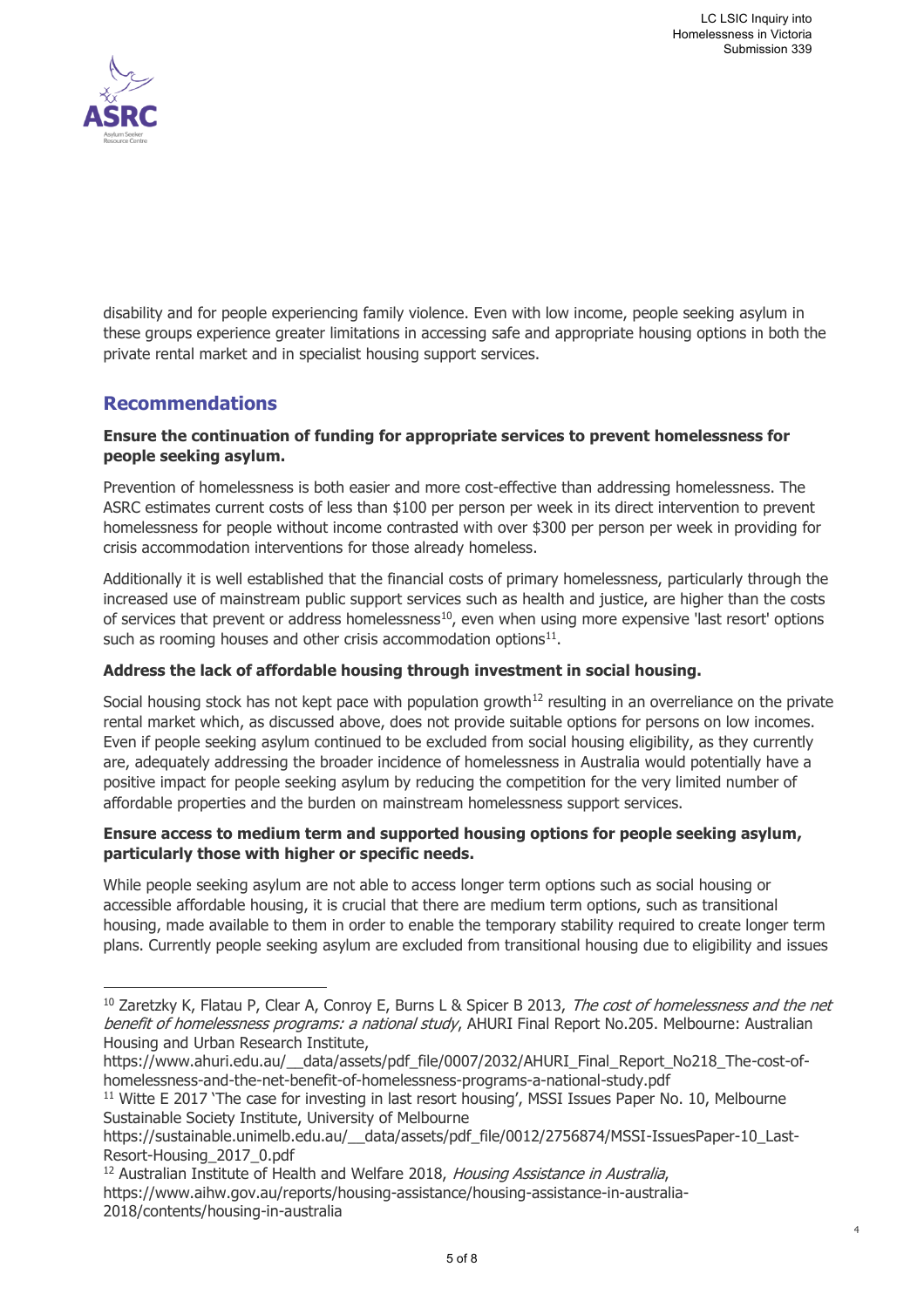

of undersupply, ensuring access would significantly improve the outcomes for people seeking asylum and would reduce the burden on the limited charitable and unfunded services currently available.

#### **Advocacy at a Commonwealth level in relation to prompt resolution of migration status, universal grant of work rights for people seeking asylum, and provision of needs based Status Resolution Support Services.**

People's risk of homelessness, and reliance on safety net homelessness or financial support services, will decrease if applications for asylum are processed fairly and quickly, and those who are owed protection are granted permanent protection visas with work rights and support to participate fully in the economy and community.

For those who are still having their claims assessed, the granting of universal work rights to people seeking asylum will enable financial independence and economic participation during the process and will significantly reduce the risk of homelessness and reliance on homelessness support services.

Additionally, the fair provision of financial safety nets for people seeking asylum who are experiencing barriers to employment will reduce their experience of forced dependency, extreme disadvantage and marginalisation as well as their high reliance on a broad range of public support services.

#### **Ensure data on asylum seeker status is collected as part of homelessness service reporting.**

While estimates can be made of the significant number of people seeking asylum living in the community in Victoria who are homeless or at risk of homelessness based on assumptions about visa status and eligibility for safety net financial supports, data needs to be collected to establish the current level of unmet need for basic housing within this population. This will also allow for meaningful evaluation of service access and outcome and form the basis for service planning and Commonwealth level advocacy activities.

## **Case Study**

#### **Client details**

The client (RE) is a 44 year old Persian speaking Iranian male who arrived by boat to Australia in 2013. RE has no family support in Australia and limited community support.

RE has extensive health concerns including seronegative inflammatory arthritis, Osteoarthritis requiring a hip replacement major depressive disorder, chronic pain, colitis and haemorrhoids. These health issues have rendered him unable to work and, since the removal of his SRSS support in September 2018, he has been homeless or in unstable housing.

#### **Background**

Between September 2018 and April 2019 RE was receiving direct intervention to prevent homelessness from the ASRC through the payment of his rent. Due to funding capacity issues, the ASRC was unable to continue these payments which resulted in an eviction request being lodged with VCAT in May 2019. During this time RE expressed concerns for his safety at the property stating that the property was also over crowded, that there had been a gas explosion. In addition, RE stated that the landlord had advised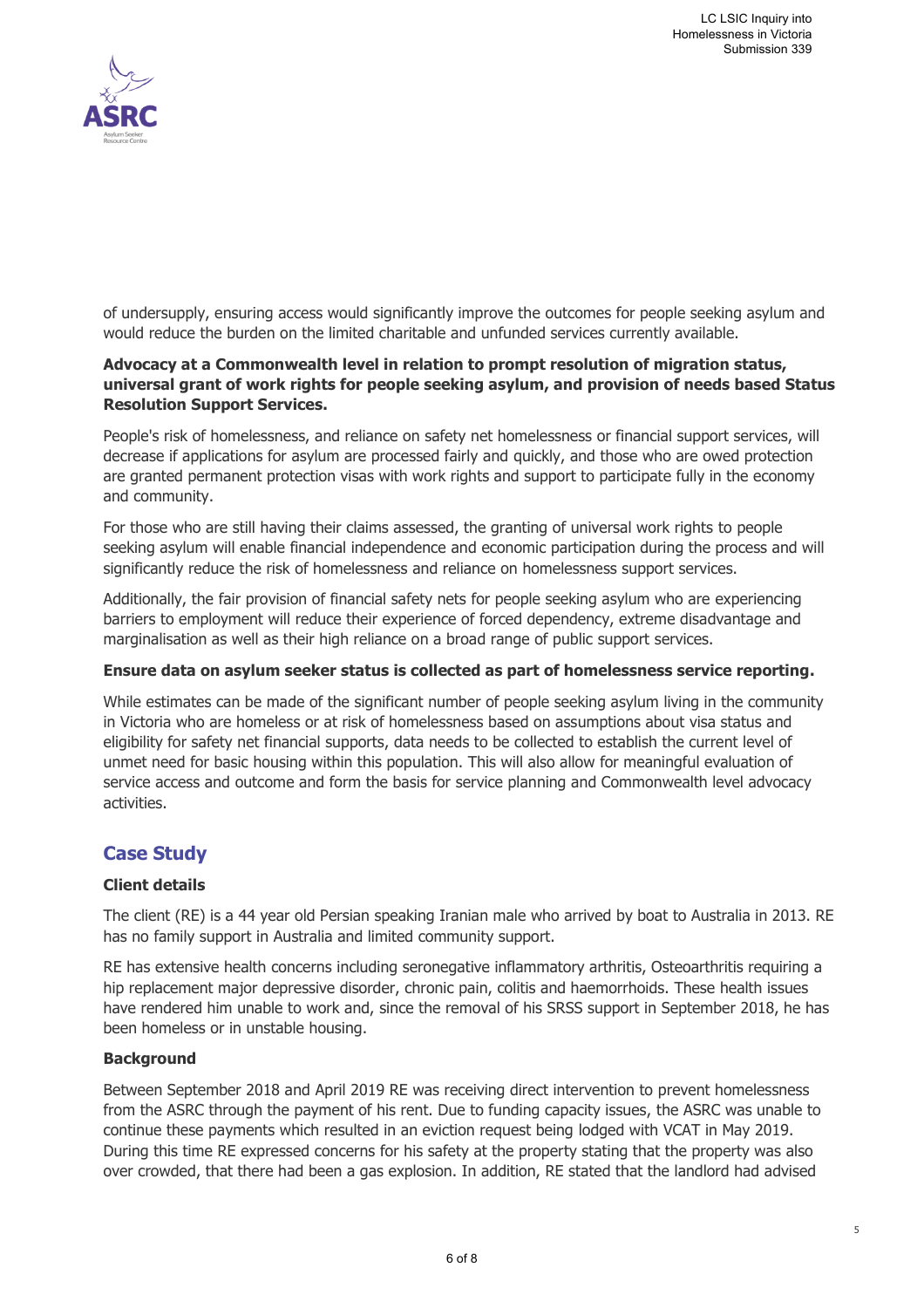

him not to call emergency services at the time of the explosion. At this time RE's metal health declined, he commenced self-harming and presented with suicidal ideation.

In June 2019 the client began sleeping in his car due to his fear for his safety at the property. At this time the client was still experiencing extreme symptoms of arthritis and has very limited mobility which was exacerbated by limited access to heating.

In mid-June the client began living out of his car permanently after being evicted from the property.

RE utilised crisis accommodation during June and July, funded by the ASRC. An application to a specialist asylum seeker housing provider was unsuccessful as his needs were assessed as too complex.

RE's health continued to decline, his experience of homelessness exacerbating his arthritis, resulting in a hip replacement in mid-July.

In August 2019 RE was discharge from hospital to no fixed address. He continued to sleep in his car. However he was unable to drive and so had no access to his medications for management of his chronic and post-operative pain. This continued for a number of days.

The restriction of space within the car and the position in which the client was required to sleep had detrimental effects on the recovery of his hip replacement. At this time RE was continuing to self-harm and reporting escalating thoughts of suicide.

During August and September 2019 RE continued to sleep in his car, and attended the emergency department of multiple hospitals for assistance managing his pain, each time being discharged to no fixed address. During this time RE was unable to attend housing inspections or homelessness service appointments due to his pain and lack of mobility. RE's follow up appointments with the treating hospital were also missed as reminder letters where not received by the client as he had no fixed addressed. This was detrimental to the recovery of his hip replacement and a missed opportunity to address the damage already caused by his living situation.

In September RE was admitted to hospital with increased pain, self-inflicted severe burns, rectal bleeding and exacerbation of arthritis in both his knees and ankles. During this admission the client engaged in escalating self-harm behaviours. The client reported that the prospect of being homeless and in pain drove him to these actions.

The client was discharged to crisis accommodation for 2 nights and then recommenced sleeping in his car.

Due to RE's self-harm behaviours and having inadequate access to food the client experienced ongoing nausea, stomach pain and vomiting.

At this stage all short term housing options have been exhausted and the client had been unable to acquire a private rental tenancy due to his health (both mobility issues and mental health concerns) and lack of stability.

In October 2019 accommodation in a rooming house was secured with the assistance and advocacy of the ASRC. Once in stable accommodation RE's health improved, his pain reduced and his mood and mobility improved. He stopped reporting self-harm and suicidal ideation. The client attributed this to the fact that he was able to sleep on a mattress and not get too cold.